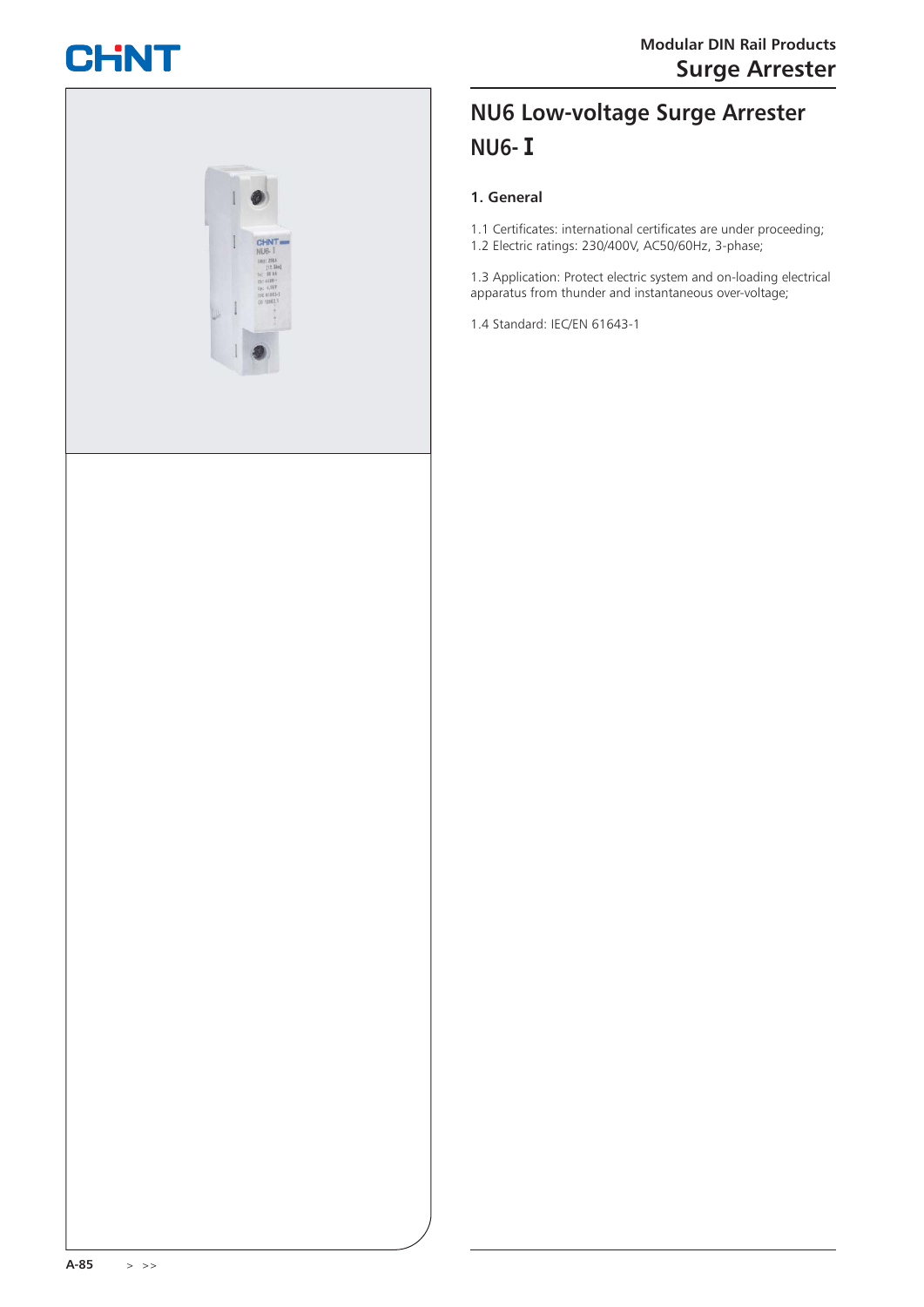

2.1 Technical parameters



#### **3. Overall and mounting dimensions (mm)** NU6- I (15kA, 25kA)



#### **4. Ordering information**

|               | <b>Shock current</b><br>limp peak | <b>Max.</b> continuous<br>operational voltage |            |                 | Order code               |
|---------------|-----------------------------------|-----------------------------------------------|------------|-----------------|--------------------------|
| <b>Model</b>  | $(10/350 \mu s)$ (kA)             | Uc $(V \sim)$                                 | <b>CTN</b> | <b>Standard</b> | <b>RoHS</b>              |
| NU6- I        | 15                                | 275                                           | 192        | 152001          |                          |
| NU6- I        | 15                                | 320                                           | 192        | 152002          |                          |
| <b>NU6-</b> I | 15                                | 385                                           | 192        | 152003          |                          |
| NU6- I        | 15                                | 440                                           | 192        | 152004          |                          |
| NU6- I        | 25                                | 275                                           | 192        | 152005          |                          |
| <b>NU6-1</b>  | 25                                | 320                                           | 192        | 152006          |                          |
| NU6- I        | 25                                | 385                                           | 192        | 152007          |                          |
| NU6- I        | 25                                | 440                                           | 192        | 152008          | $\overline{\phantom{m}}$ |
| NU6- I        | 40                                | 275                                           | 96         | 152009          |                          |
| NU6- I        | 40                                | 320                                           | 96         | 152010          |                          |
| <b>NU6-</b> I | 40                                | 385                                           | 96         | 152011          | ٠                        |
| NU6- I        | 40                                | 440                                           | 96         | 152012          |                          |
|               |                                   |                                               |            |                 | NIL C T (AOLA)           |





l XIII

**A**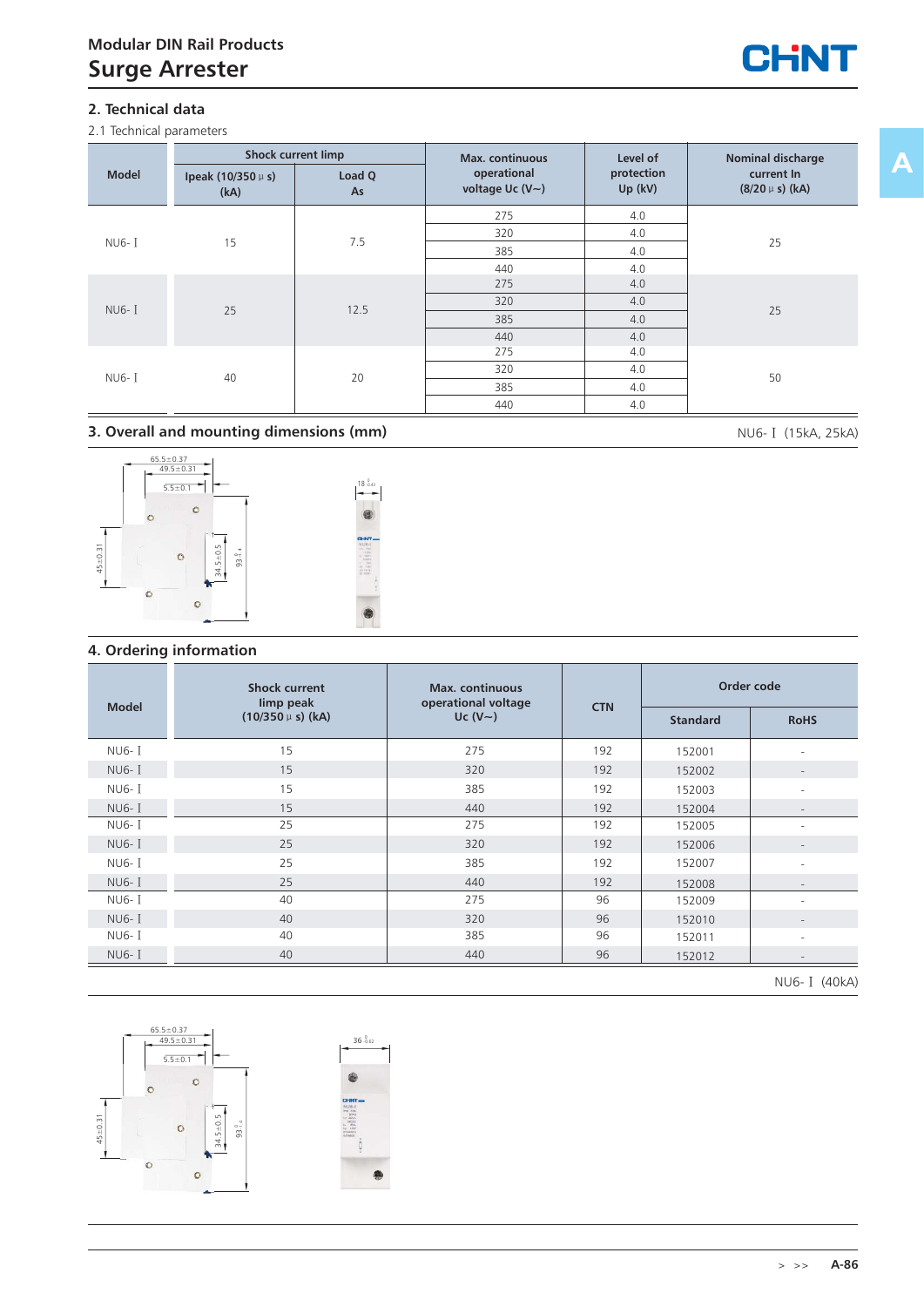# **CHNT**

## **NU6-Ⅱ**

#### **1. General**

1.1 Certificates: international certificates are under proceeding;

1.2 Number of poles: 1, 2,3, 4;

1.3 Electric ratings: 230/400V, AC50/60Hz;

1.4 Application: Protect electric system and on-loading electrical

apparatus from thunder and instantaneous over-voltage;

1.5 Standard: IEC/EN 61643-1

## **2. Technical data**

| <b>Model</b> | Max. continuous<br>operational<br>voltage Uc (V~) | Level of<br>protection<br>Up (kV) | Nominal discharge<br>current In<br>$(8/20 \mu s)$ (kA) | <b>Maximum discharge</b><br>current Imax<br>$(8/20 \mu s)$ (kA) | <b>Mounting category</b><br>of protected<br>apparatus |
|--------------|---------------------------------------------------|-----------------------------------|--------------------------------------------------------|-----------------------------------------------------------------|-------------------------------------------------------|
|              | 275                                               | 1.2                               |                                                        |                                                                 | $\rm I$ , $\rm II$ , $\rm III$                        |
|              | 320                                               | 1.5                               |                                                        |                                                                 | $\rm I$ , $\rm II$ , $\rm III$                        |
|              | 385                                               | 1.8                               | 5                                                      | 15                                                              | $\rm I$ , $\rm II$ , $\;$ III                         |
| $NUS-II$     | 460                                               | 2.0                               |                                                        |                                                                 | II, III                                               |
|              | 510                                               | 2.5                               |                                                        |                                                                 | $\,$ II $\,$ $\,$ III                                 |
|              | 550                                               | 3.0                               |                                                        |                                                                 | $\,$ II $_{\rm H}$ $\,$ III $\,$                      |
|              | 275                                               | 1.2                               |                                                        |                                                                 | $\rm I$ , $\rm II$ , $\rm III$                        |
|              | 320                                               | 1.5                               |                                                        | 40                                                              | $I$ , $II$ , $III$                                    |
|              | 385                                               | 1.8                               | 15                                                     |                                                                 | $\rm II\,,\, \,III$                                   |
| $NUS-II$     | 460                                               | 2.0                               |                                                        |                                                                 | II, III                                               |
|              | 510                                               | 2.5                               |                                                        |                                                                 | $\,$ II $_{\rm H}$ $\,$ III                           |
|              | 550                                               | 3.0                               |                                                        |                                                                 | $\rm III$                                             |
|              | 275                                               | 1.2                               |                                                        |                                                                 | $\rm I$ , $\rm II$ , $\rm III$                        |
|              | 320                                               | 1.5                               |                                                        |                                                                 | $\,$ II $\,$ III                                      |
|              | 385                                               | 1.8                               | 25                                                     | 60                                                              | II, III                                               |
| $NUS-II$     | 460                                               | 2.0                               |                                                        |                                                                 | $\,$ II $_{\rm H}$ $\,$ III                           |
|              | 510                                               | 2.5                               |                                                        |                                                                 | $\rm III$                                             |
|              | 550                                               | 3.0                               |                                                        |                                                                 | $\mathbf{III}$                                        |
|              | 275                                               | 1.2                               |                                                        |                                                                 | II, III                                               |
|              | 320                                               | 1.5                               |                                                        |                                                                 | II, III                                               |
|              | 385                                               | 1.8                               | 40                                                     |                                                                 | $\rm II\,,\, \,III$                                   |
| $NUS-II$     | 460                                               | 2.0                               |                                                        | 100                                                             | III                                                   |
|              | 510                                               | 2.5                               |                                                        |                                                                 | III                                                   |
|              | 550                                               | 3.0                               |                                                        |                                                                 | $\rm III$                                             |

| <b>Auxiliary</b> | <b>Configurations</b> | Rated voltage Un(V) | Rated current In(A) |
|------------------|-----------------------|---------------------|---------------------|
| contact          | $INO + INC$           | AC125               |                     |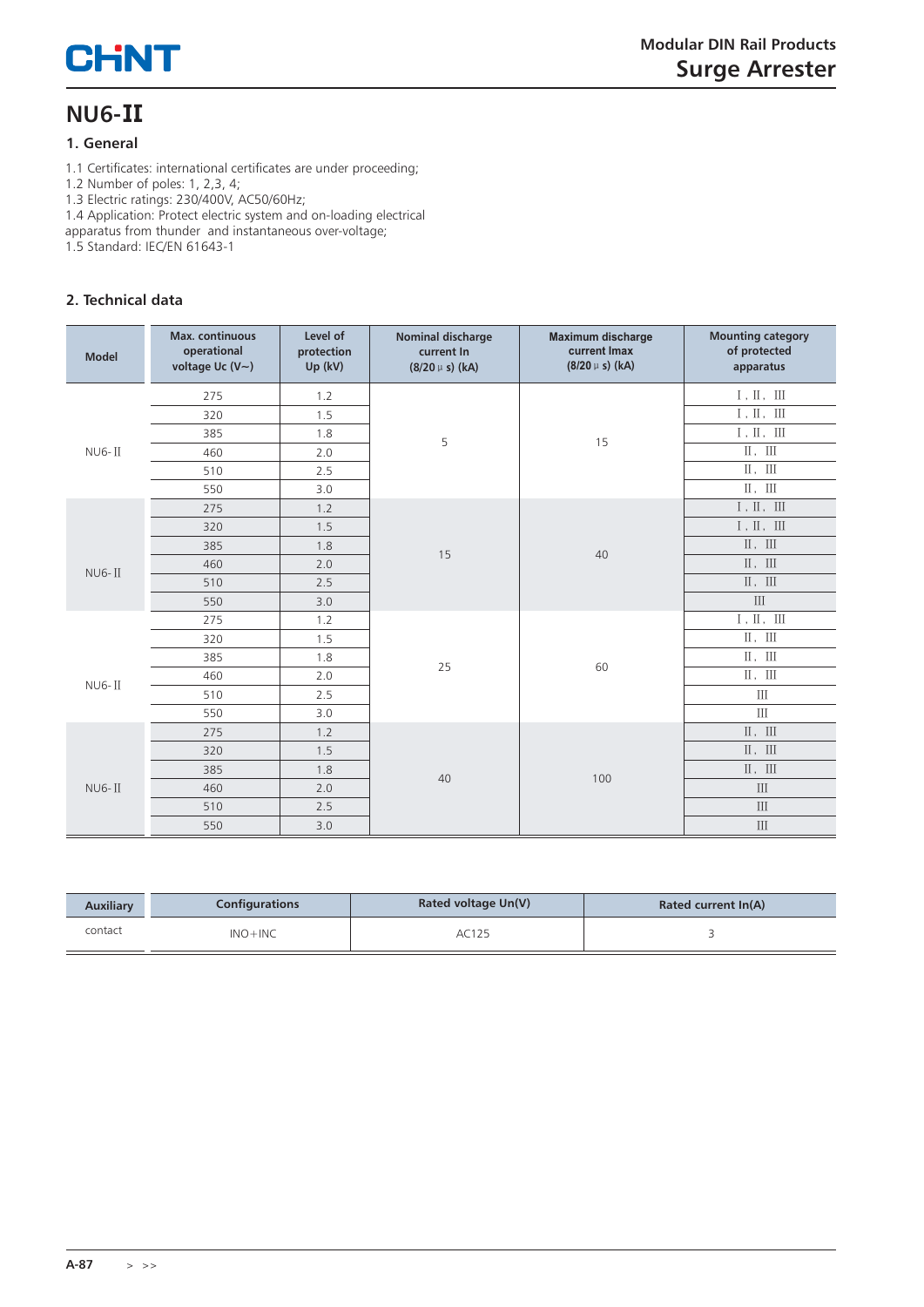#### **3. How to select surge protectors**

a. The voltage should be  $\leq \cup c$ ;

b.  $Up<$ maximum impulse withstands;

c. Different protectors should be selected

according to various grounding system and protection mode.

| <b>Model</b> | <b>Max.</b> continuous<br>operational<br>voltage Uc $(V \sim)$ | Applicable<br>grounding<br>system | <b>Protection</b><br>mode | <b>Circuits</b>            | <b>Number of</b><br>poles |
|--------------|----------------------------------------------------------------|-----------------------------------|---------------------------|----------------------------|---------------------------|
|              |                                                                | <b>TT</b>                         | $L-N$                     | 1 phase, 3 phase 4 wire    | $\mathbf{1}$              |
|              | 275                                                            | $TN-S$                            | L-PE, N-PE, L-N           | 1 phase, 3 phase 5 wire    | 1, 2, 3, 4                |
|              |                                                                | $TN-C$                            | L-PE                      | 1 phase, 3 phase 4 wire    | 1,2,3                     |
|              |                                                                | <b>TT</b>                         | $L-N$                     | 1 phase, 3 phase 4 wire    | $\mathbf{1}$              |
|              |                                                                | $TN-S$                            | L-PE, N-PE, L-N           | 1 phase, 3 phase 5 wire    | 1, 2, 3, 4                |
|              | 320                                                            | $TN-C$                            | L-PE                      | 1 phase, 3 phase 4 wire    | 1,2,3                     |
|              |                                                                | <b>TT</b>                         | L-PE, N-PE, L-N           | 1 phase, 3 phase 4 wire    | 1, 2, 3, 4                |
|              |                                                                | $TN-S$                            | L-PE, N-PE, L-N           | 1 phase, 3 phase 5 wire    | 1, 2, 3, 4                |
|              | 385                                                            | $TN-C$                            | L-PE                      | 1 phase, 3 phase 4 wire    | 1,2,3                     |
|              |                                                                | <b>TT</b>                         | L-PE, N-PE, L-N, L-L      | 1 phase, 3 phase 4 wire    | 1, 2, 3, 4                |
| $NUS$ - $II$ |                                                                | $TN-S$                            | L-PE, N-PE, L-N, L-L      | 1 phase, 3 phase 5 wire    | 1, 2, 3, 4                |
|              | 460                                                            | $TN-C$                            | L-PE, L-L                 | 1 phase, 3 phase 4 wire    | 1, 2, 3                   |
|              |                                                                | $\mathsf{I}$                      | L-PE, N-PE, L-L           | 1 phase, 3 phase 3/4 wire  | 1, 2, 3, 4                |
|              |                                                                | <b>TT</b>                         | L-PE, N-PE, L-N, L-L      | 1 phase, 3 phase 4 wire    | 1, 2, 3, 4                |
|              |                                                                | $TN-S$                            | L-PE, N-PE, L-N, L-L      | 1 phase, 3 phase 5 wire    | 1, 2, 3, 4                |
|              | 510                                                            | $TN-C$                            | L-PE, L-L                 | 1 phase, 3 phase 4 wire    | 1,2,3                     |
|              |                                                                | T                                 | L-PE, N-PE, L-L           | 1 phase, 3 phase 3/4 wire  | 1, 2, 3, 4                |
|              |                                                                | <b>TT</b>                         | L-PE, N-PE, L-N, L-L      | 1 phase, 3 phase 4 wire    | 1, 2, 3, 4                |
|              |                                                                | $TN-S$                            | L-PE, N-PE, L-N, L-L      | 1 phase, 3 phase 5 wire    | 1, 2, 3, 4                |
|              | 550                                                            | $TN-C$                            | L-PE, L-L                 | 1 phase, 3 phase 4 wire    | 1, 2, 3                   |
|              |                                                                | $\mathsf{I}\mathsf{T}$            | L-PE, N-PE, L-L           | 1 phase, 3 phase 3 /4 wire | 1, 2, 3, 4                |

#### **4. Functions**

4.1 The product is composed of two independent components: removable protective module 4 and base 2;

4.2 When the product is damaged, the part 3 will indicate; please replace the removable protective module 4 at once and there is no need to cutoff the circuits;

4.3 The part 1 is for maximum continuous operational voltage indication as well as avoiding replacement with wrong module.

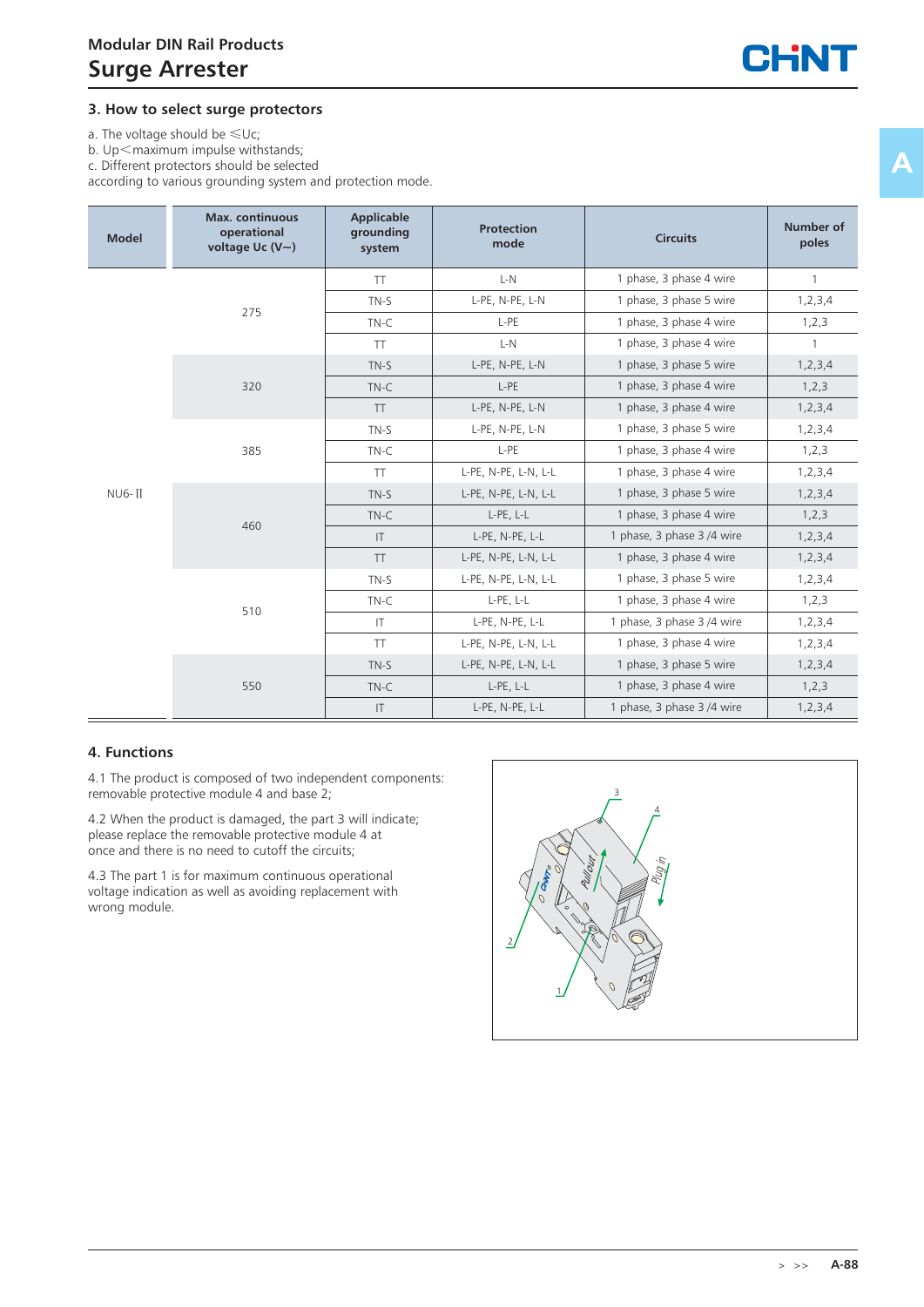

#### **5. Overall and mounting dimensions (mm)**

NU6-II/F (5, 15, 25kA) with remote control port



#### NU6-II (5, 15, 25kA) without remote control port



#### NU6-II/F (40kA) with remote control port



NU6-II/F (40kA) without remote control port

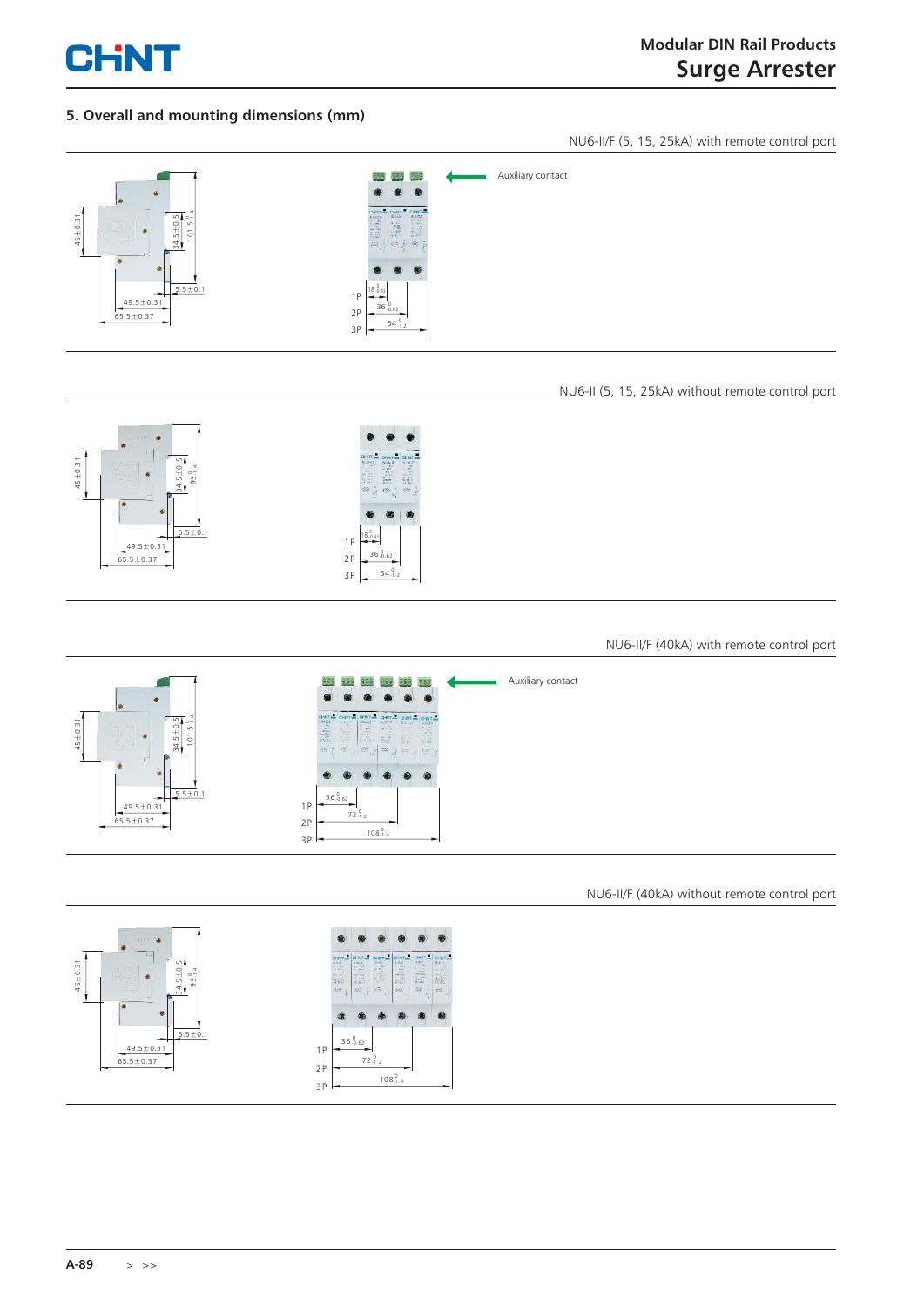## **6. Ordering information**

### ★ NU6- Ⅱ 1P

| <b>Nominal discharge</b><br>current (kA) | <b>Max.</b> continuous<br>operational voltage Uc $(V \sim)$ | <b>With remote</b><br>control port | <b>CTN</b> | Order code      |                |
|------------------------------------------|-------------------------------------------------------------|------------------------------------|------------|-----------------|----------------|
|                                          |                                                             |                                    |            | <b>Standard</b> | <b>RoHS</b>    |
| 5                                        | 275                                                         | <b>No</b>                          | 144        | 152101          |                |
| 5                                        | 320                                                         | <b>No</b>                          | 144        | 152102          |                |
| 5                                        | 385                                                         | <b>No</b>                          | 144        | 152103          |                |
| 5                                        | 460                                                         | No                                 | 144        | 152104          |                |
| 5                                        | 510                                                         | <b>No</b>                          | 144        | 152105          |                |
| 5                                        | 550                                                         | <b>No</b>                          | 144        | 152106          |                |
| 15                                       | 275                                                         | <b>No</b>                          | 144        | 152107          |                |
| 15                                       | 320                                                         | <b>No</b>                          | 144        | 152108          |                |
| 15                                       | 385                                                         | <b>No</b>                          | 144        | 152109          |                |
| 15                                       | 460                                                         | No                                 | 144        | 152110          |                |
| 15                                       | 510                                                         | <b>No</b>                          | 144        | 152111          |                |
| 15                                       | 550                                                         | <b>No</b>                          | 144        | 152112          |                |
| 25                                       | 275                                                         | <b>No</b>                          | 144        | 152113          | ÷,             |
| 25                                       | 320                                                         | <b>No</b>                          | 144        | 152114          |                |
| 25                                       | 385                                                         | <b>No</b>                          | 144        | 152115          |                |
| 25                                       | 460                                                         | <b>No</b>                          | 144        | 152116          |                |
| 25                                       | 510                                                         | <b>No</b>                          | 144        | 152117          |                |
| 25                                       | 550                                                         | <b>No</b>                          | 144        | 152118          |                |
| 40                                       | 275                                                         | No                                 | 72         | 152119          |                |
| 40                                       | 320                                                         | <b>No</b>                          | 72         | 152120          |                |
| 40                                       | 385                                                         | No                                 | 72         | 152121          |                |
| 40                                       | 460                                                         | No                                 | 72         | 152122          |                |
| 40                                       | 510                                                         | <b>No</b>                          | 72         | 152123          |                |
| 40                                       | 550                                                         | No                                 | 72         | 152124          | $\overline{a}$ |

## ★ NU6- Ⅱ/F 1P

| <b>Nominal discharge</b><br>current (kA) | <b>Max.</b> continuous<br>operational voltage Uc (V~) | <b>With remote</b><br>control port | <b>CTN</b> | Order code      |                          |
|------------------------------------------|-------------------------------------------------------|------------------------------------|------------|-----------------|--------------------------|
|                                          |                                                       |                                    |            | <b>Standard</b> | <b>RoHS</b>              |
| 5                                        | 275                                                   | Yes                                | 144        | 152125          |                          |
| 5                                        | 320                                                   | Yes                                | 144        | 152126          | $\equiv$                 |
| 5                                        | 385                                                   | Yes                                | 144        | 152127          |                          |
| 5                                        | 460                                                   | Yes                                | 144        | 152128          | $\overline{\phantom{a}}$ |
| 5                                        | 510                                                   | Yes                                | 144        | 152129          |                          |
| 5                                        | 550                                                   | Yes                                | 144        | 152130          | $\overline{\phantom{a}}$ |
| 15                                       | 275                                                   | Yes                                | 144        | 152131          | $\equiv$                 |
| 15                                       | 320                                                   | Yes                                | 144        | 152132          |                          |
| 15                                       | 385                                                   | Yes                                | 144        | 152133          |                          |
| 15                                       | 460                                                   | Yes                                | 144        | 152134          | $\overline{\phantom{a}}$ |
| 15                                       | 510                                                   | Yes                                | 144        | 152135          | $\equiv$                 |
| 15                                       | 550                                                   | Yes                                | 144        | 152136          | $\overline{\phantom{a}}$ |
| 25                                       | 275                                                   | Yes                                | 144        | 152137          | $\equiv$                 |
| 25                                       | 320                                                   | Yes                                | 144        | 152138          | $\overline{\phantom{0}}$ |
| 25                                       | 385                                                   | Yes                                | 144        | 152139          | $\overline{\phantom{m}}$ |
| 25                                       | 460                                                   | Yes                                | 144        | 152140          | $\overline{a}$           |
| 25                                       | 510                                                   | Yes                                | 144        | 152141          |                          |
| 25                                       | 550                                                   | Yes                                | 144        | 152142          | $-$                      |
| 40                                       | 275                                                   | Yes                                | 72         | 152143          |                          |
| 40                                       | 320                                                   | Yes                                | 72         | 152144          |                          |
| 40                                       | 385                                                   | Yes                                | 72         | 152145          |                          |
| 40                                       | 460                                                   | Yes                                | 72         | 152146          | $\overline{\phantom{0}}$ |
| 40                                       | 510                                                   | Yes                                | 72         | 152147          |                          |
| 40                                       | 550                                                   | Yes                                | 72         | 152148          | $\equiv$                 |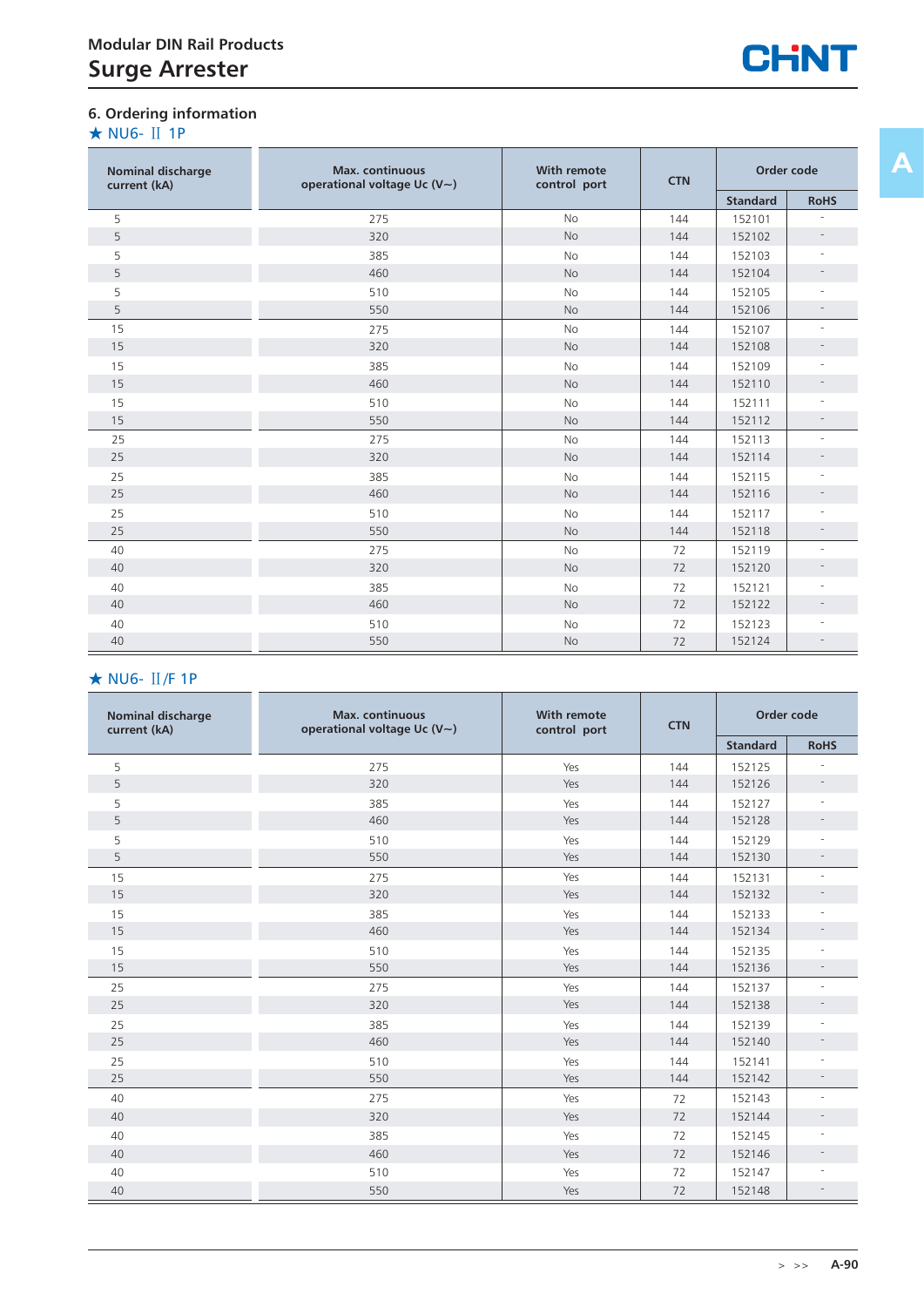# **CHNT**

#### ★ NU6-Ⅱ 2P

| <b>Nominal discharge</b><br>current (kA) | <b>Max.</b> continuous<br>operational voltage Uc $(V \sim)$ | <b>With remote</b><br>control port | <b>CTN</b> | Order code      |                          |
|------------------------------------------|-------------------------------------------------------------|------------------------------------|------------|-----------------|--------------------------|
|                                          |                                                             |                                    |            | <b>Standard</b> | <b>RoHS</b>              |
| 5                                        | 275                                                         | <b>No</b>                          | 72         | 152149          | ÷.                       |
| 5                                        | 320                                                         | <b>No</b>                          | 72         | 152150          | $\overline{\phantom{a}}$ |
| 5                                        | 385                                                         | <b>No</b>                          | 72         | 152151          |                          |
| 5                                        | 460                                                         | No                                 | 72         | 152152          | $\overline{\phantom{a}}$ |
| 5                                        | 510                                                         | <b>No</b>                          | 72         | 152153          | $\sim$                   |
| 5                                        | 550                                                         | No                                 | 72         | 152154          | $\overline{\phantom{a}}$ |
| 15                                       | 275                                                         | <b>No</b>                          | 72         | 152155          | $\sim$                   |
| 15                                       | 320                                                         | <b>No</b>                          | 72         | 152156          | $\overline{\phantom{a}}$ |
| 15                                       | 385                                                         | <b>No</b>                          | 72         | 152157          | $\overline{\phantom{a}}$ |
| 15                                       | 460                                                         | <b>No</b>                          | 72         | 152158          |                          |
| 15                                       | 510                                                         | <b>No</b>                          | 72         | 152159          |                          |
| 15                                       | 550                                                         | <b>No</b>                          | 72         | 152160          | $\overline{\phantom{a}}$ |
| 25                                       | 275                                                         | <b>No</b>                          | 72         | 152161          | $\sim$                   |
| 25                                       | 320                                                         | <b>No</b>                          | 72         | 152162          |                          |
| 25                                       | 385                                                         | <b>No</b>                          | 72         | 152163          |                          |
| 25                                       | 460                                                         | <b>No</b>                          | 72         | 152164          | $\overline{\phantom{a}}$ |
| 25                                       | 510                                                         | No                                 | 72         | 152165          | $\overline{\phantom{a}}$ |
| 25                                       | 550                                                         | No                                 | 72         | 152166          |                          |
| 40                                       | 275                                                         | <b>No</b>                          | 36         | 152167          | $\overline{\phantom{a}}$ |
| 40                                       | 320                                                         | <b>No</b>                          | 36         | 152168          | $\overline{\phantom{a}}$ |
| 40                                       | 385                                                         | <b>No</b>                          | 36         | 152169          |                          |
| 40                                       | 460                                                         | No                                 | 36         | 152170          | $\overline{\phantom{a}}$ |
| 40                                       | 510                                                         | <b>No</b>                          | 36         | 152171          |                          |
| 40                                       | 550                                                         | No                                 | 36         | 152172          | $\overline{\phantom{a}}$ |

## ★ NU6-Ⅱ/F 2P

| <b>Nominal discharge</b><br>current (kA) | <b>Max.</b> continuous | <b>With remote</b><br><b>CTN</b><br>operational voltage Uc (V~)<br>control port |    |                 | Order code               |
|------------------------------------------|------------------------|---------------------------------------------------------------------------------|----|-----------------|--------------------------|
|                                          |                        |                                                                                 |    | <b>Standard</b> | <b>RoHS</b>              |
| 5                                        | 275                    | Yes                                                                             | 72 | 152173          |                          |
| 5                                        | 320                    | Yes                                                                             | 72 | 152174          | $\overline{\phantom{a}}$ |
| 5                                        | 385                    | Yes                                                                             | 72 | 152175          | $\overline{\phantom{a}}$ |
| 5                                        | 460                    | Yes                                                                             | 72 | 152176          |                          |
| 5                                        | 510                    | Yes                                                                             | 72 | 152177          |                          |
| 5                                        | 550                    | Yes                                                                             | 72 | 152178          | $\overline{\phantom{a}}$ |
| 15                                       | 275                    | Yes                                                                             | 72 | 152179          | $\sim$                   |
| 15                                       | 320                    | Yes                                                                             | 72 | 152180          |                          |
| 15                                       | 385                    | Yes                                                                             | 72 | 152181          |                          |
| 15                                       | 460                    | Yes                                                                             | 72 | 152182          | $\overline{\phantom{a}}$ |
| 15                                       | 510                    | Yes                                                                             | 72 | 152183          | $\sim$                   |
| 15                                       | 550                    | Yes                                                                             | 72 | 152184          | $\overline{\phantom{a}}$ |
| 25                                       | 275                    | Yes                                                                             | 72 | 152185          | ٠                        |
| 25                                       | 320                    | Yes                                                                             | 72 | 152186          | $\overline{\phantom{a}}$ |
| 25                                       | 385                    | Yes                                                                             | 72 | 152187          |                          |
| 25                                       | 460                    | Yes                                                                             | 72 | 152188          | $\overline{\phantom{a}}$ |
| 25                                       | 510                    | Yes                                                                             | 72 | 152189          |                          |
| 25                                       | 550                    | Yes                                                                             | 72 | 152190          | $\overline{\phantom{a}}$ |
| 40                                       | 275                    | Yes                                                                             | 36 | 152191          | $\overline{\phantom{a}}$ |
| 40                                       | 320                    | Yes                                                                             | 36 | 152192          | $\overline{\phantom{a}}$ |
| 40                                       | 385                    | Yes                                                                             | 36 | 152193          |                          |
| 40                                       | 460                    | Yes                                                                             | 36 | 152194          | $\overline{\phantom{a}}$ |
| 40                                       | 510                    | Yes                                                                             | 36 | 152195          | $\sim$                   |
| 40                                       | 550                    | Yes                                                                             | 36 | 152196          |                          |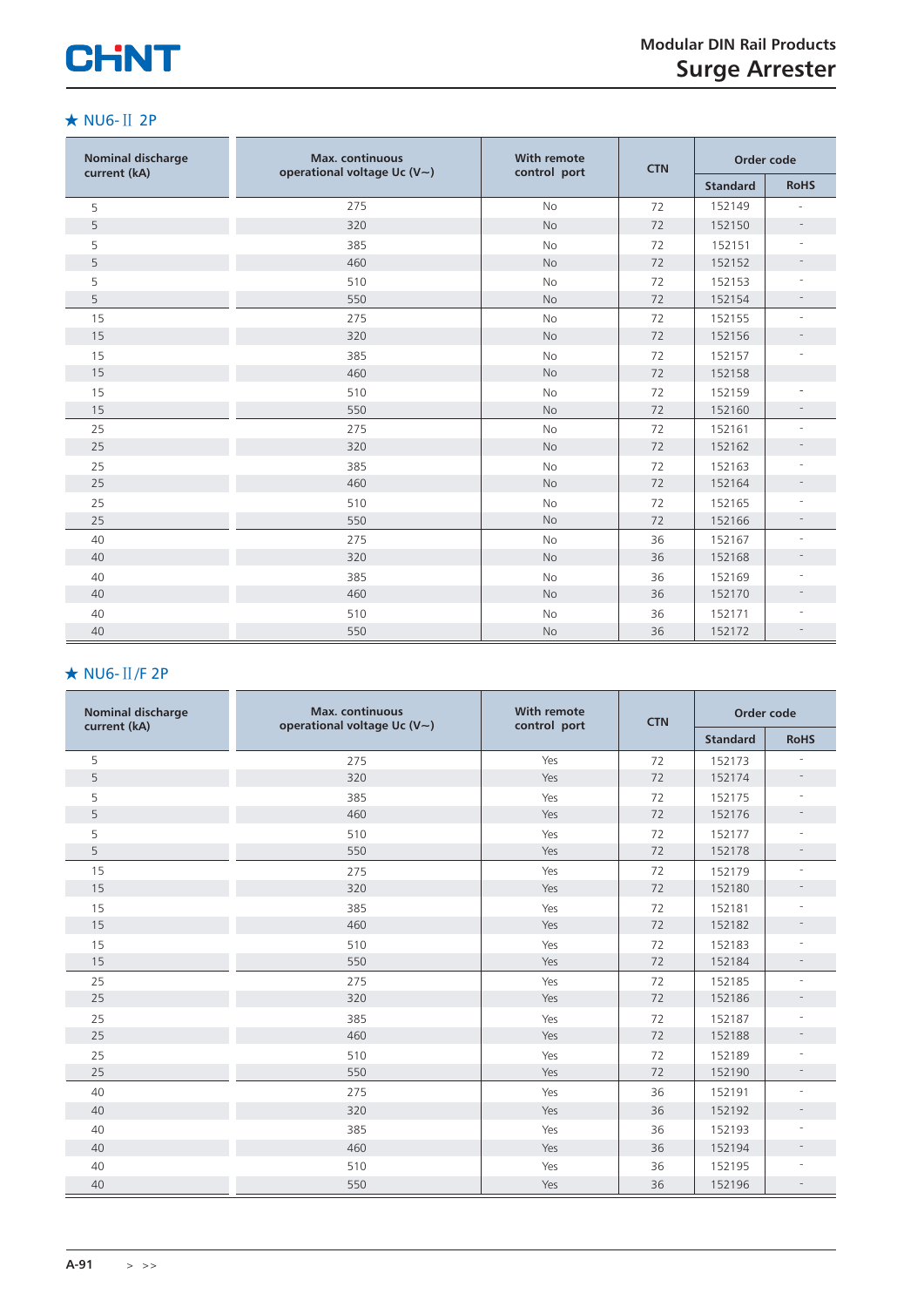

#### ★ NU6- Ⅱ 3P

| <b>Nominal discharge</b> | <b>Max.</b> continuous            | <b>With remote</b> | <b>CTN</b> | Order code      |             |
|--------------------------|-----------------------------------|--------------------|------------|-----------------|-------------|
| current (kA)             | operational voltage Uc $(V \sim)$ | control port       |            | <b>Standard</b> | <b>RoHS</b> |
| 5                        | 275                               | <b>No</b>          | 48         | 152197          |             |
| 5                        | 320                               | <b>No</b>          | 48         | 152198          |             |
| 5                        | 385                               | <b>No</b>          | 48         | 152199          |             |
| 5                        | 460                               | <b>No</b>          | 48         | 152200          |             |
| 5                        | 510                               | <b>No</b>          | 48         | 152201          |             |
| 5                        | 550                               | <b>No</b>          | 48         | 152202          |             |
| 15                       | 275                               | <b>No</b>          | 48         | 152203          |             |
| 15                       | 320                               | <b>No</b>          | 48         | 152204          |             |
| 15                       | 385                               | No                 | 48         | 152205          |             |
| 15                       | 460                               | <b>No</b>          | 48         | 152206          |             |
| 15                       | 510                               | <b>No</b>          | 48         | 152207          |             |
| 15                       | 550                               | <b>No</b>          | 48         | 152208          |             |
| 25                       | 275                               | No                 | 48         | 152209          |             |
| 25                       | 320                               | <b>No</b>          | 48         | 152210          |             |
| 25                       | 385                               | No                 | 48         | 152211          |             |
| 25                       | 460                               | <b>No</b>          | 48         | 152212          |             |
| 25                       | 510                               | No                 | 48         | 152213          |             |
| 25                       | 550                               | <b>No</b>          | 48         | 152214          |             |
| 40                       | 275                               | <b>No</b>          | 24         | 152215          |             |
| 40                       | 320                               | <b>No</b>          | 24         | 152216          |             |
| 40                       | 385                               | No                 | 24         | 152217          |             |
| 40                       | 460                               | <b>No</b>          | 24         | 152218          |             |
| 40                       | 510                               | <b>No</b>          | 24         | 152219          |             |
| 40                       | 550                               | No                 | 24         | 152220          |             |

## ★ NU6- Ⅱ/F 3P

| <b>Nominal discharge</b><br>current (kA) | <b>Max.</b> continuous<br>operational voltage Uc $(V \sim)$ | <b>With remote</b><br>control port |    | Order code<br><b>CTN</b> |                          |
|------------------------------------------|-------------------------------------------------------------|------------------------------------|----|--------------------------|--------------------------|
|                                          |                                                             |                                    |    | <b>Standard</b>          | <b>RoHS</b>              |
| 5                                        | 275                                                         | Yes                                | 48 | 152221                   |                          |
| 5                                        | 320                                                         | Yes                                | 48 | 152222                   |                          |
| 5                                        | 385                                                         | Yes                                | 48 | 152223                   |                          |
| 5                                        | 460                                                         | Yes                                | 48 | 152224                   |                          |
| 5                                        | 510                                                         | Yes                                | 48 | 152225                   |                          |
| 5                                        | 550                                                         | Yes                                | 48 | 152226                   | $\overline{\phantom{a}}$ |
| 15                                       | 275                                                         | Yes                                | 48 | 152227                   |                          |
| 15                                       | 320                                                         | Yes                                | 48 | 152228                   |                          |
| 15                                       | 385                                                         | Yes                                | 48 | 152229                   |                          |
| 15                                       | 460                                                         | Yes                                | 48 | 152230                   |                          |
| 15                                       | 510                                                         | Yes                                | 48 | 152231                   |                          |
| 15                                       | 550                                                         | Yes                                | 48 | 152232                   | $\overline{\phantom{a}}$ |
| 25                                       | 275                                                         | Yes                                | 48 | 152233                   |                          |
| 25                                       | 320                                                         | Yes                                | 48 | 152234                   |                          |
| 25                                       | 385                                                         | Yes                                | 48 | 152235                   |                          |
| 25                                       | 460                                                         | Yes                                | 48 | 152236                   |                          |
| 25                                       | 510                                                         | Yes                                | 48 | 152237                   |                          |
| 25                                       | 550                                                         | Yes                                | 48 | 152238                   | $\equiv$                 |
| 40                                       | 275                                                         | Yes                                | 24 | 152239                   | L,                       |
| 40                                       | 320                                                         | Yes                                | 24 | 152240                   |                          |
| 40                                       | 385                                                         | Yes                                | 24 | 152241                   |                          |
| 40                                       | 460                                                         | Yes                                | 24 | 152242                   |                          |
| 40                                       | 510                                                         | Yes                                | 24 | 152243                   | $\overline{a}$           |
| 40                                       | 550                                                         | Yes                                | 24 | 152244                   |                          |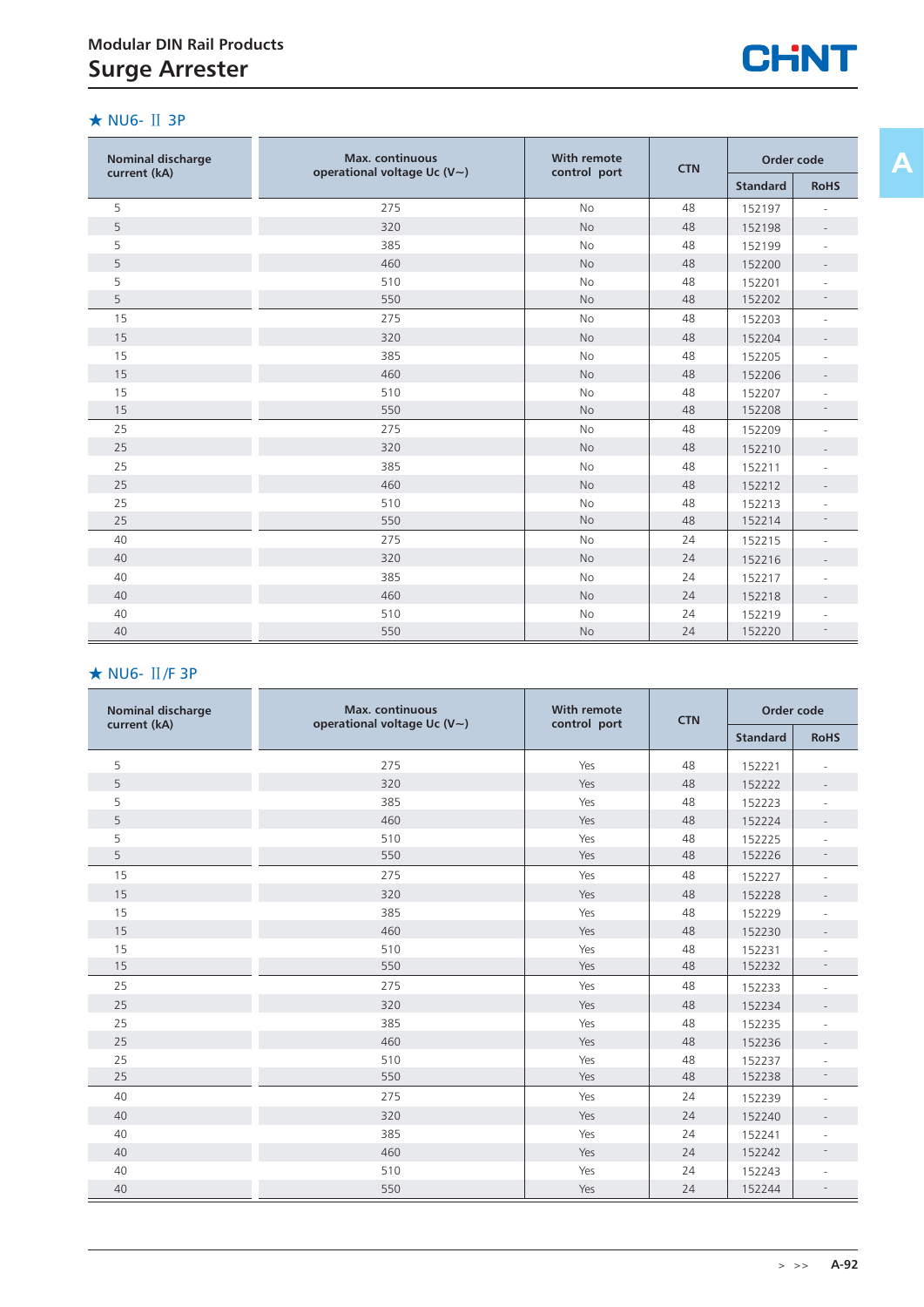

#### ★ NU6- Ⅱ 4P

| <b>Nominal discharge</b> | <b>Max.</b> continuous            | <b>With remote</b> | <b>CTN</b> | Order code      |                          |  |
|--------------------------|-----------------------------------|--------------------|------------|-----------------|--------------------------|--|
| current (kA)             | operational voltage Uc $(V \sim)$ | control port       |            | <b>Standard</b> | <b>RoHS</b>              |  |
| 5                        | 275                               | <b>No</b>          | 36         | 152245          | $\overline{\phantom{a}}$ |  |
| 5                        | 320                               | <b>No</b>          | 36         | 152246          | $\overline{\phantom{a}}$ |  |
| 5                        | 385                               | <b>No</b>          | 36         | 152247          |                          |  |
| 5                        | 460                               | <b>No</b>          | 36         | 152248          |                          |  |
| 5                        | 510                               | No                 | 36         | 152249          |                          |  |
| 5                        | 550                               | <b>No</b>          | 36         | 152250          | $\overline{\phantom{a}}$ |  |
| 15                       | 275                               | <b>No</b>          | 36         | 152251          |                          |  |
| 15                       | 320                               | No                 | 36         | 152252          |                          |  |
| 15                       | 385                               | No                 | 36         | 152253          |                          |  |
| 15                       | 460                               | No                 | 36         | 152254          |                          |  |
| 15                       | 510                               | <b>No</b>          | 36         | 152255          |                          |  |
| 15                       | 550                               | No                 | 36         | 152256          |                          |  |
| 25                       | 275                               | No                 | 36         | 152257          |                          |  |
| 25                       | 320                               | No                 | 36         | 152258          |                          |  |
| 25                       | 385                               | <b>No</b>          | 36         | 152259          |                          |  |
| 25                       | 460                               | No                 | 36         | 152260          |                          |  |
| 25                       | 510                               | No                 | 36         | 152261          | ٠                        |  |
| 25                       | 550                               | <b>No</b>          | 36         | 152262          |                          |  |
| 40                       | 275                               | <b>No</b>          | 12         | 152263          |                          |  |
| 40                       | 320                               | <b>No</b>          | 12         | 152264          |                          |  |
| 40                       | 385                               | No                 | 12         | 152265          |                          |  |
| 40                       | 460                               | No                 | 12         | 152266          |                          |  |
| 40                       | 510                               | No                 | 12         | 152267          |                          |  |
| 40                       | 550                               | No                 | 12         | 152268          |                          |  |

## ★ NU6- Ⅱ/F 4P

| <b>Nominal discharge</b> | <b>Max.</b> continuous<br>operational voltage Uc $(V \sim)$ | <b>With remote</b><br>control port | <b>CTN</b> | Order code      |                          |  |
|--------------------------|-------------------------------------------------------------|------------------------------------|------------|-----------------|--------------------------|--|
| current (kA)             |                                                             |                                    |            | <b>Standard</b> | <b>RoHS</b>              |  |
| 5                        | 275                                                         | Yes                                | 36         | 152269          |                          |  |
| 5                        | 320                                                         | Yes                                | 36         | 152270          |                          |  |
| 5                        | 385                                                         | Yes                                | 36         | 152271          |                          |  |
| 5                        | 460                                                         | Yes                                | 36         | 152272          |                          |  |
| 5                        | 510                                                         | Yes                                | 36         | 152273          |                          |  |
| 5                        | 550                                                         | Yes                                | 36         | 152274          |                          |  |
| 15                       | 275                                                         | Yes                                | 36         | 152275          |                          |  |
| 15                       | 320                                                         | Yes                                | 36         | 152276          |                          |  |
| 15                       | 385                                                         | Yes                                | 36         | 152277          |                          |  |
| 15                       | 460                                                         | Yes                                | 36         | 152278          |                          |  |
| 15                       | 510                                                         | Yes                                | 36         | 152279          |                          |  |
| 15                       | 550                                                         | Yes                                | 36         | 152280          |                          |  |
| 25                       | 275                                                         | Yes                                | 36         | 152281          |                          |  |
| 25                       | 320                                                         | Yes                                | 36         | 152282          |                          |  |
| 25                       | 385                                                         | Yes                                | 36         | 152283          |                          |  |
| 25                       | 460                                                         | Yes                                | 36         | 152284          |                          |  |
| 25                       | 510                                                         | Yes                                | 36         | 152285          |                          |  |
| 25                       | 550                                                         | Yes                                | 36         | 152286          | $\overline{\phantom{a}}$ |  |
| 40                       | 275                                                         | Yes                                | 12         | 152287          |                          |  |
| 40                       | 320                                                         | Yes                                | 12         | 152288          |                          |  |
| 40                       | 385                                                         | Yes                                | 12         | 152289          |                          |  |
| 40                       | 460                                                         | Yes                                | 12         | 152290          | $\overline{\phantom{a}}$ |  |
| 40                       | 510                                                         | Yes                                | 12         | 152291          |                          |  |
| 40                       | 550                                                         | Yes                                | 12         | 152292          |                          |  |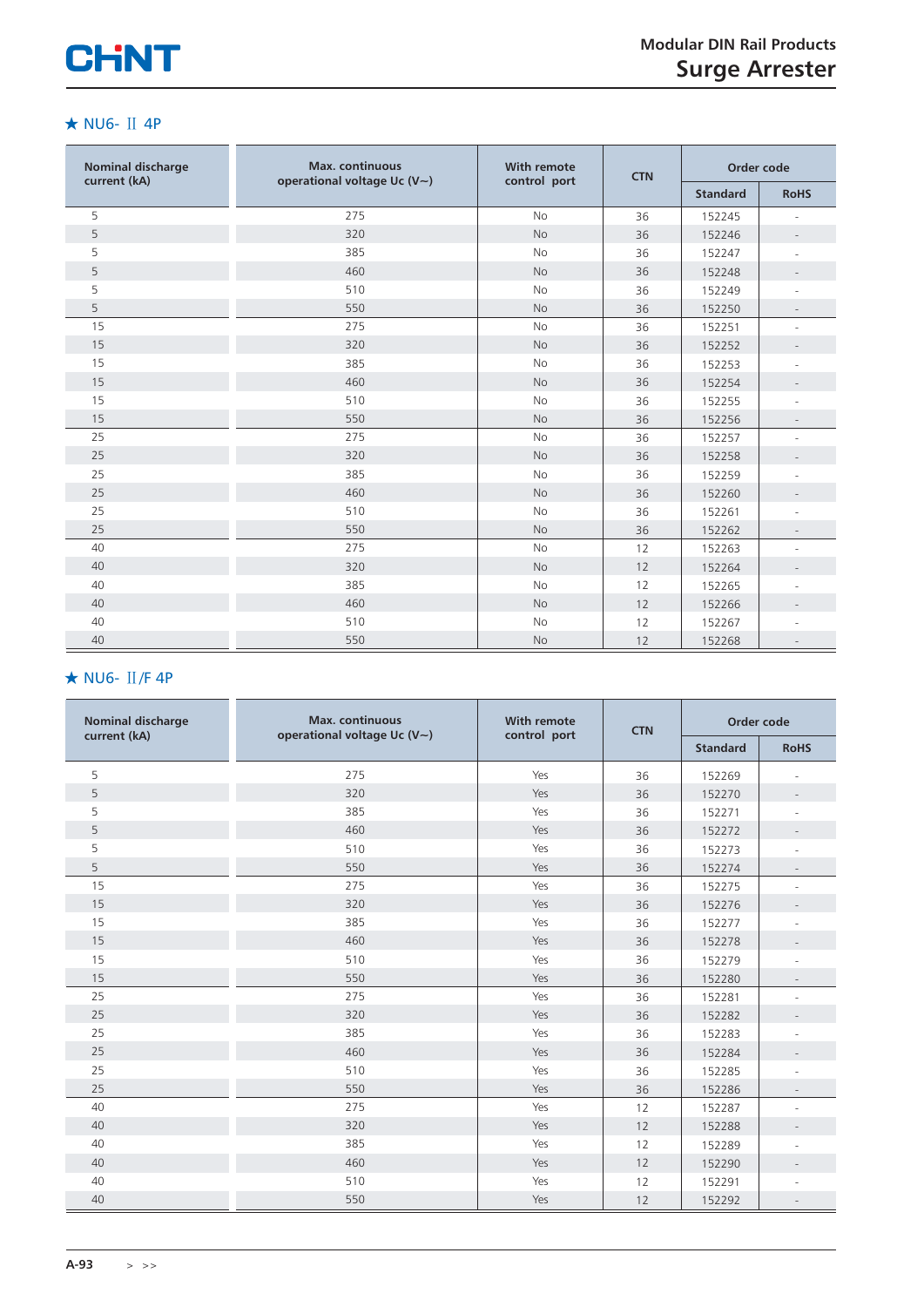## **NU6-Ⅲ**

#### **1. General**

1.1 Certificates: international certificates are under proceeding; 1.2 Electric ratings: Single phase power distribution and control

system of AC50/60Hz, 230V; 1.3 Short circuit current: up to 10kA (8/20  $\mu$  s);

1.4 Application: Protect electric system and on-loading electrical

apparatus from lightening and instantaneous over-voltage;

1.5 Standard: IEC/EN 61643-1

#### **2. Technical data**

| <b>Model</b> | Uoc $(1.2/50 \,\mu s)$<br>(kV)                                                                                                                                                                       | Short circuit current<br>Isc (8/20us)(KA) | Max. continuous<br>operational voltage Uc (V~) | Level of<br>protection Up (kV) |
|--------------|------------------------------------------------------------------------------------------------------------------------------------------------------------------------------------------------------|-------------------------------------------|------------------------------------------------|--------------------------------|
|              |                                                                                                                                                                                                      |                                           | 275                                            | 1.5                            |
|              | $\overline{2}$                                                                                                                                                                                       | $\mathbf{1}$                              | 320                                            | 1.5                            |
|              | 385<br>275<br>$\mathsf 3$<br>320<br>1.5<br>385<br>275<br>$\overline{2}$<br>320<br>$\overline{4}$<br>385<br>275<br>$\sqrt{6}$<br>3<br>320<br>385<br>275<br>5<br>10<br>320<br>385<br>275<br>20<br>$10$ |                                           | 1.5                                            |                                |
|              |                                                                                                                                                                                                      |                                           |                                                | 1.5                            |
|              |                                                                                                                                                                                                      |                                           |                                                | 1.5                            |
|              |                                                                                                                                                                                                      |                                           |                                                | 1.5                            |
|              |                                                                                                                                                                                                      |                                           |                                                | 1.5                            |
|              |                                                                                                                                                                                                      |                                           |                                                | 1.5                            |
| NU6-III      |                                                                                                                                                                                                      |                                           |                                                | 1.5                            |
|              |                                                                                                                                                                                                      |                                           |                                                | 1.5                            |
|              |                                                                                                                                                                                                      |                                           |                                                | 1.5                            |
|              |                                                                                                                                                                                                      |                                           |                                                | 1.5                            |
|              |                                                                                                                                                                                                      |                                           |                                                | 1.5                            |
|              |                                                                                                                                                                                                      |                                           |                                                | 1.5                            |
|              |                                                                                                                                                                                                      |                                           |                                                | 1.5                            |
|              |                                                                                                                                                                                                      |                                           |                                                | 1.5                            |
|              |                                                                                                                                                                                                      |                                           | 320                                            | 1.5                            |

| <b>Auxiliary</b> | Configurations | Rated voltage Un(V) | Rated current In(A) |
|------------------|----------------|---------------------|---------------------|
| contact          | $INO + INC$    | AC125               |                     |

CHNT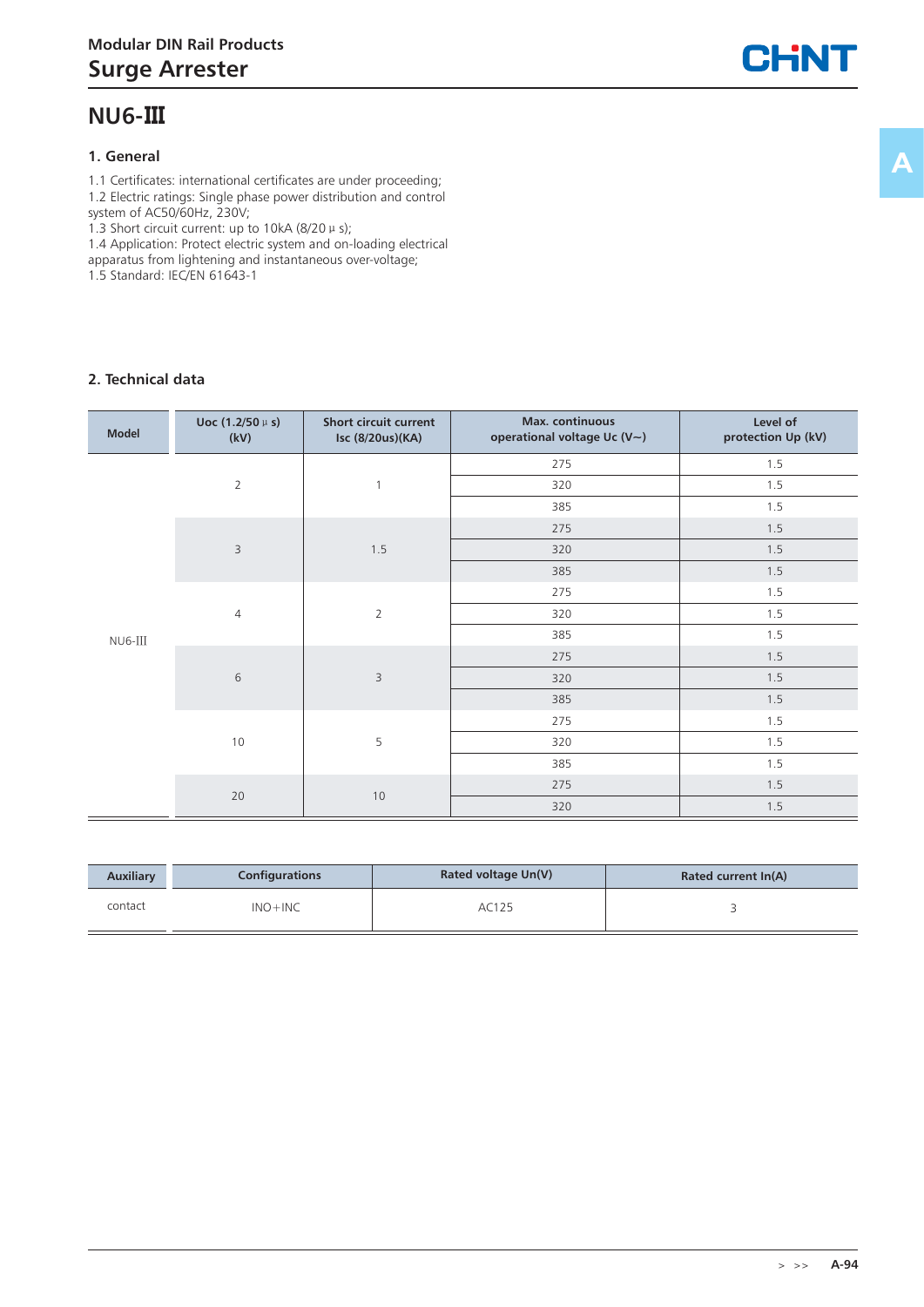

#### **3. Type and circuit diagram**

| Model         | Type                                                    |                                               | Circuit diagram    |           |  |
|---------------|---------------------------------------------------------|-----------------------------------------------|--------------------|-----------|--|
|               | $L/N-PE$                                                | $\mathsf{L}(\mathsf{N})$<br>OÓ<br>$NUB-III$   | Voltage Limit Type | L(N)      |  |
|               |                                                         | $\bigcirc$<br>$\mathsf{PE}$                   | Compound Type      | L(N)<br>叱 |  |
| $NU6$ - $III$ | $L-N/N-PE$                                              | $\bigcirc^L\bigcirc^{\text{PE}}$<br>$NUB-III$ | $\ast$             | $\ast$    |  |
|               |                                                         | $\bigcirc$<br>$\hbox{N}$                      | Compound Type      |           |  |
|               |                                                         | $\mathsf{L}=\mathsf{N}$<br>$\circ$            | Voltage Limit Type |           |  |
|               | $L-PE/N-PE$<br>$NUB-III$<br>$\bigcirc$<br>$\mathsf{PE}$ |                                               | Compound Type      |           |  |

## **4. Design type and protective mode of different surge protectors**

| <b>Model</b> | Uoc $(1.2/50 \,\mu s)$ (kV) | Uc $(V \sim)$     |                                                                                                                                                        |                                        | Corresponding design type and protection mode               |               |                                        |  |  |  |  |  |                                            |                                    |
|--------------|-----------------------------|-------------------|--------------------------------------------------------------------------------------------------------------------------------------------------------|----------------------------------------|-------------------------------------------------------------|---------------|----------------------------------------|--|--|--|--|--|--------------------------------------------|------------------------------------|
|              | $\overline{2}$              | 275<br>320<br>385 | Compound type                                                                                                                                          | Voltage limit                          |                                                             | Compound type | Voltage limit                          |  |  |  |  |  |                                            |                                    |
|              | 3                           | 275<br>320<br>385 | (with gas<br>type (with<br>discharge<br>voltage<br>$tube + voltage$<br>sensitive<br>sensitive resi<br>resistance)<br>stance)<br>L-PE/N-PE<br>L-PE/N-PE |                                        |                                                             |               |                                        |  |  |  |  |  | (with gas<br>discharge<br>$tube + voltage$ | type (with<br>voltage<br>sensitive |
|              | $\overline{4}$              | 275<br>320<br>385 |                                                                                                                                                        | sensitive<br>resistance)<br>$L/N-PE$   | resistance)<br>L/N-PE                                       |               |                                        |  |  |  |  |  |                                            |                                    |
|              | 6                           | 275<br>320<br>385 |                                                                                                                                                        |                                        |                                                             |               |                                        |  |  |  |  |  |                                            |                                    |
| NU6-III      | 10                          | 275<br>320<br>385 |                                                                                                                                                        | Voltage limit<br>type (with<br>voltage | Compound type<br>(with gas<br>discharge tube<br>$+$ voltage |               | Voltage limit<br>type (with<br>voltage |  |  |  |  |  |                                            |                                    |
|              | 20                          | 275<br>320        |                                                                                                                                                        | sensitive<br>resistance)<br>L-PE/N-PE  | sensitive<br>resistance)<br>L-N/N-PE                        |               | sensitive<br>resistance)<br>$L/N-PE$   |  |  |  |  |  |                                            |                                    |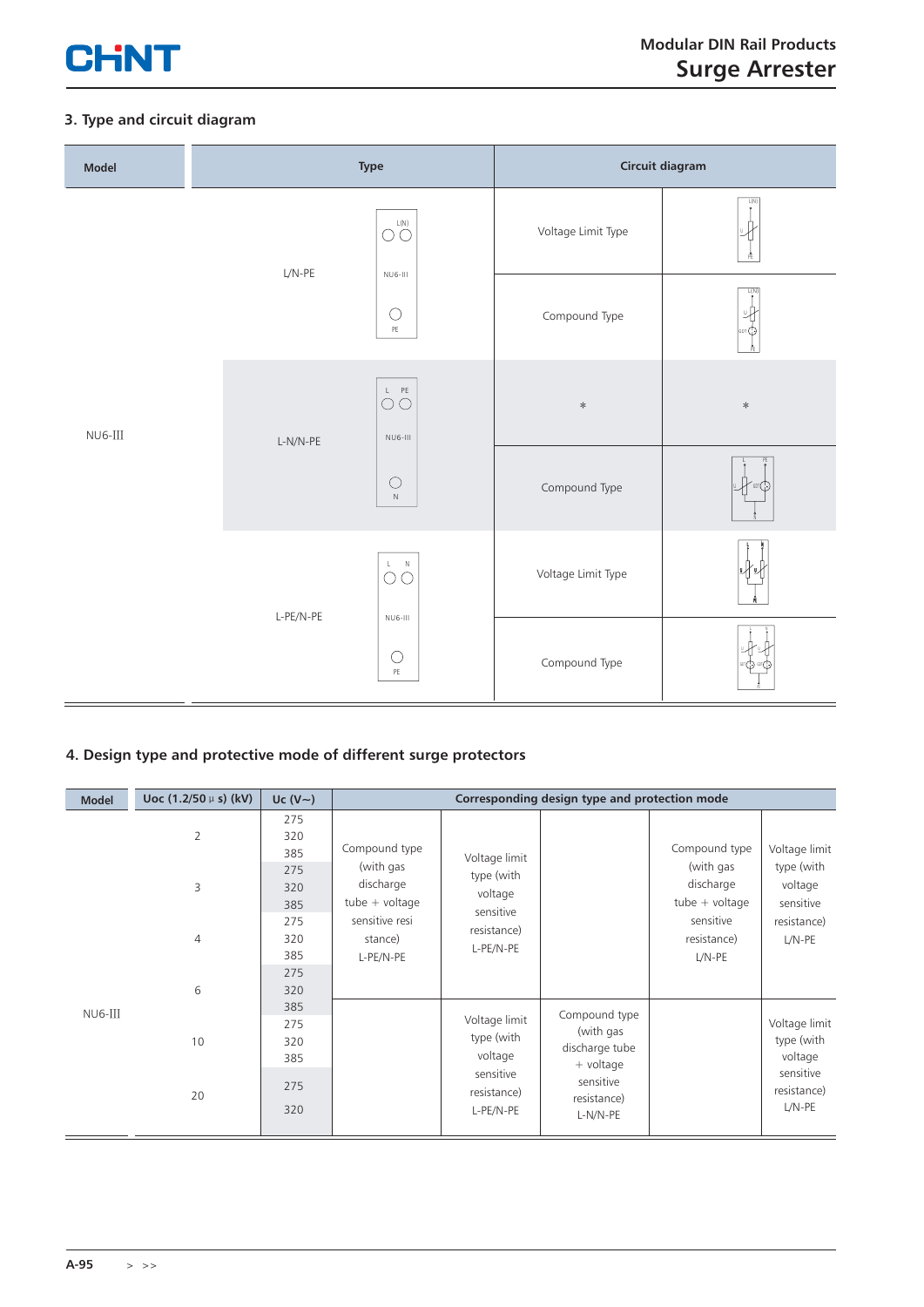

#### **5. Functions**

5.1 The product is composed of two independent components: removable protective module 4 and base 2;

5.2 When the product is damaged, the part 3 will indicate; please replace the removable protective module 4 at once and there is no need to cutoff the circuits;

5.3 The part 1 is for maximum continuous operational voltage indication as well as avoiding replacement with wrong module.



#### **6. Overall and mounting dimensions (mm)**

NU6-Ⅲ/F with remote control port



NU6-Ⅲ without remote control port



#### **7. Ordering information**

#### ★NU6-Ⅲ Compound type (L/N-PE)

| <b>Uoc</b>     | <b>Max.</b> continuous<br>operational | With remote<br>control |            | Order code      |                          |
|----------------|---------------------------------------|------------------------|------------|-----------------|--------------------------|
| (kV)           | voltage Uc $(V \sim)$                 | port                   | <b>CTN</b> | <b>Standard</b> | <b>RoHS</b>              |
| $\overline{2}$ | 275                                   | <b>No</b>              | 144        | 152301          | н.                       |
| 2              | 320                                   | <b>No</b>              | 144        | 152302          | $\overline{\phantom{a}}$ |
| 2              | 385                                   | <b>No</b>              | 144        | 152303          | $\overline{\phantom{a}}$ |
| 3              | 275                                   | <b>No</b>              | 144        | 152304          | $\overline{\phantom{a}}$ |
| 3              | 320                                   | <b>No</b>              | 144        | 152305          | $\sim$                   |
| 3              | 385                                   | <b>No</b>              | 144        | 152306          | $\overline{\phantom{a}}$ |
| $\overline{4}$ | 275                                   | No                     | 144        | 152307          | $\sim$                   |
| $\overline{4}$ | 320                                   | <b>No</b>              | 144        | 152308          | $\overline{\phantom{a}}$ |
| 4              | 385                                   | <b>No</b>              | 144        | 152309          | $\sim$                   |
| 6              | 275                                   | <b>No</b>              | 144        | 152310          | $\overline{\phantom{a}}$ |
| 6              | 320                                   | No                     | 144        | 152311          | $\overline{\phantom{a}}$ |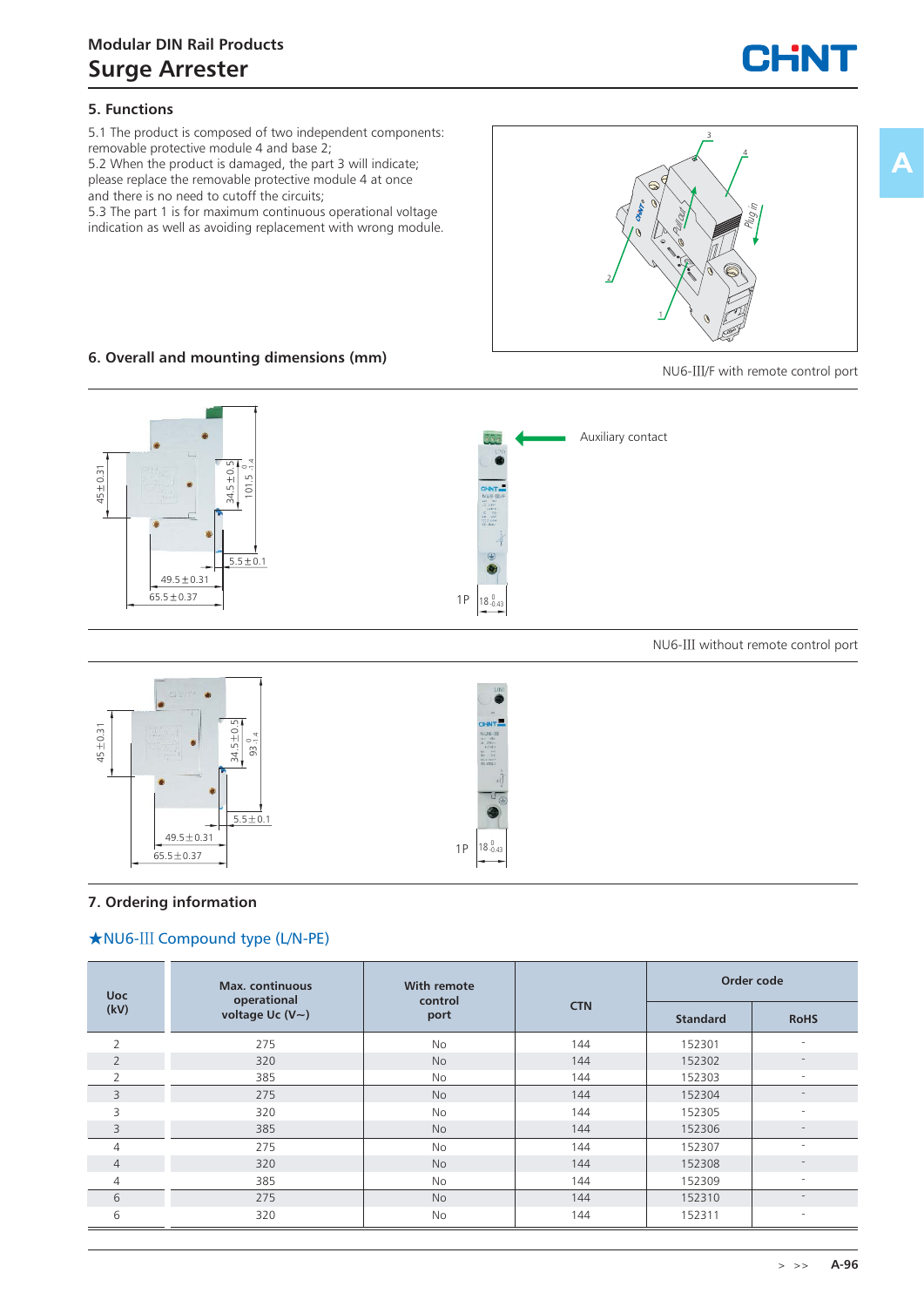

## ★NU6-Ⅲ/F Compound type (L/N-PE)

| <b>Uoc</b>     | <b>Max.</b> continuous<br>operational | <b>With remote</b><br>control | <b>CTN</b> | Order code      |                          |
|----------------|---------------------------------------|-------------------------------|------------|-----------------|--------------------------|
| (kV)           | voltage Uc $(V \sim)$                 | port                          |            | <b>Standard</b> | <b>RoHS</b>              |
| $\overline{2}$ | 275                                   | Yes                           | 144        | 152313          | $\equiv$                 |
| $\overline{2}$ | 320                                   | Yes                           | 144        | 152314          | $\overline{\phantom{a}}$ |
| 2              | 385                                   | Yes                           | 144        | 152315          | $\overline{\phantom{a}}$ |
| 3              | 275                                   | Yes                           | 144        | 152316          | -                        |
| 3              | 320                                   | Yes                           | 144        | 152317          | $\overline{\phantom{m}}$ |
| 3              | 385                                   | Yes                           | 144        | 152318          | $\overline{\phantom{0}}$ |
| $\overline{4}$ | 275                                   | Yes                           | 144        | 152319          | $\overline{a}$           |
| $\overline{4}$ | 320                                   | Yes                           | 144        | 152320          | $\overline{\phantom{a}}$ |
| 4              | 385                                   | Yes                           | 144        | 152321          | $\overline{\phantom{a}}$ |
| 6              | 275                                   | Yes                           | 144        | 152322          | ٠                        |
| 6              | 320                                   | Yes                           | 144        | 152323          | $\overline{\phantom{0}}$ |

#### ★NU6-Ⅲ Compound type (L-N/N-PE)

| <b>Uoc</b> | <b>Max.</b> continuous<br>operational | With remote<br>control | <b>CTN</b> |                 | Order code               |
|------------|---------------------------------------|------------------------|------------|-----------------|--------------------------|
| (kV)       | voltage Uc $(V \sim)$                 | port                   |            | <b>Standard</b> | <b>RoHS</b>              |
|            | 385                                   | No                     | 144        | 152325          |                          |
| 10         | 275                                   | <b>No</b>              | 144        | 152326          | $\overline{\phantom{a}}$ |
| 10         | 320                                   | No                     | 144        | 152327          | $\overline{\phantom{0}}$ |
| 10         | 385                                   | <b>No</b>              | 144        | 152328          | $\sim$                   |
| 20         | 275                                   | No                     | 144        | 152329          | $\overline{\phantom{a}}$ |
| 20         | 320                                   | <b>No</b>              | 144        | 152330          | $-$                      |

#### ★NU6-Ⅲ/F Compound type (L-N/N-PE)

| <b>Uoc</b><br>(kV) | <b>Max.</b> continuous<br>operational | With remote<br>control | <b>CTN</b> |                 | Order code               |
|--------------------|---------------------------------------|------------------------|------------|-----------------|--------------------------|
|                    | voltage Uc $(V \sim)$                 | port                   |            | <b>Standard</b> | <b>RoHS</b>              |
| 6                  | 385                                   | Yes                    | 144        | 152331          | $\overline{\phantom{0}}$ |
| 10                 | 275                                   | Yes                    | 144        | 152332          | $\overline{\phantom{0}}$ |
| 10                 | 320                                   | Yes                    | 144        | 152333          | -                        |
| 10                 | 385                                   | Yes                    | 144        | 152334          | $\overline{\phantom{a}}$ |
| 20                 | 275                                   | Yes                    | 144        | 152335          | $\overline{\phantom{a}}$ |
| 20                 | 320                                   | Yes                    | 144        | 152336          | $\overline{\phantom{0}}$ |

#### ★ NU6-Ⅲ Compound type (L-PE/N-PE)

| <b>Uoc</b>     | <b>Max.</b> continuous<br>operational | <b>With remote</b><br>control | <b>CTN</b> | Order code      |                          |
|----------------|---------------------------------------|-------------------------------|------------|-----------------|--------------------------|
| (kV)           | voltage Uc $(V \sim)$                 | port                          |            | <b>Standard</b> | <b>RoHS</b>              |
| $\overline{2}$ | 275                                   | <b>No</b>                     | 144        | 152337          |                          |
| $\overline{2}$ | 320                                   | <b>No</b>                     | 144        | 152338          |                          |
| 2              | 385                                   | <b>No</b>                     | 144        | 152339          | $\overline{\phantom{a}}$ |
| 3              | 275                                   | <b>No</b>                     | 144        | 152340          | $\overline{\phantom{a}}$ |
| 3              | 320                                   | <b>No</b>                     | 144        | 152341          | $\overline{\phantom{a}}$ |
| 3              | 385                                   | <b>No</b>                     | 144        | 152342          | $\overline{\phantom{a}}$ |
| 4              | 275                                   | <b>No</b>                     | 144        | 152343          | ٠                        |
| $\overline{4}$ | 320                                   | <b>No</b>                     | 144        | 152344          | $\overline{\phantom{a}}$ |
| 4              | 385                                   | No                            | 144        | 152345          | $\overline{\phantom{a}}$ |
| 6              | 275                                   | <b>No</b>                     | 144        | 152346          | $\overline{\phantom{a}}$ |
| 6              | 320                                   | <b>No</b>                     | 144        | 152347          | $\overline{\phantom{a}}$ |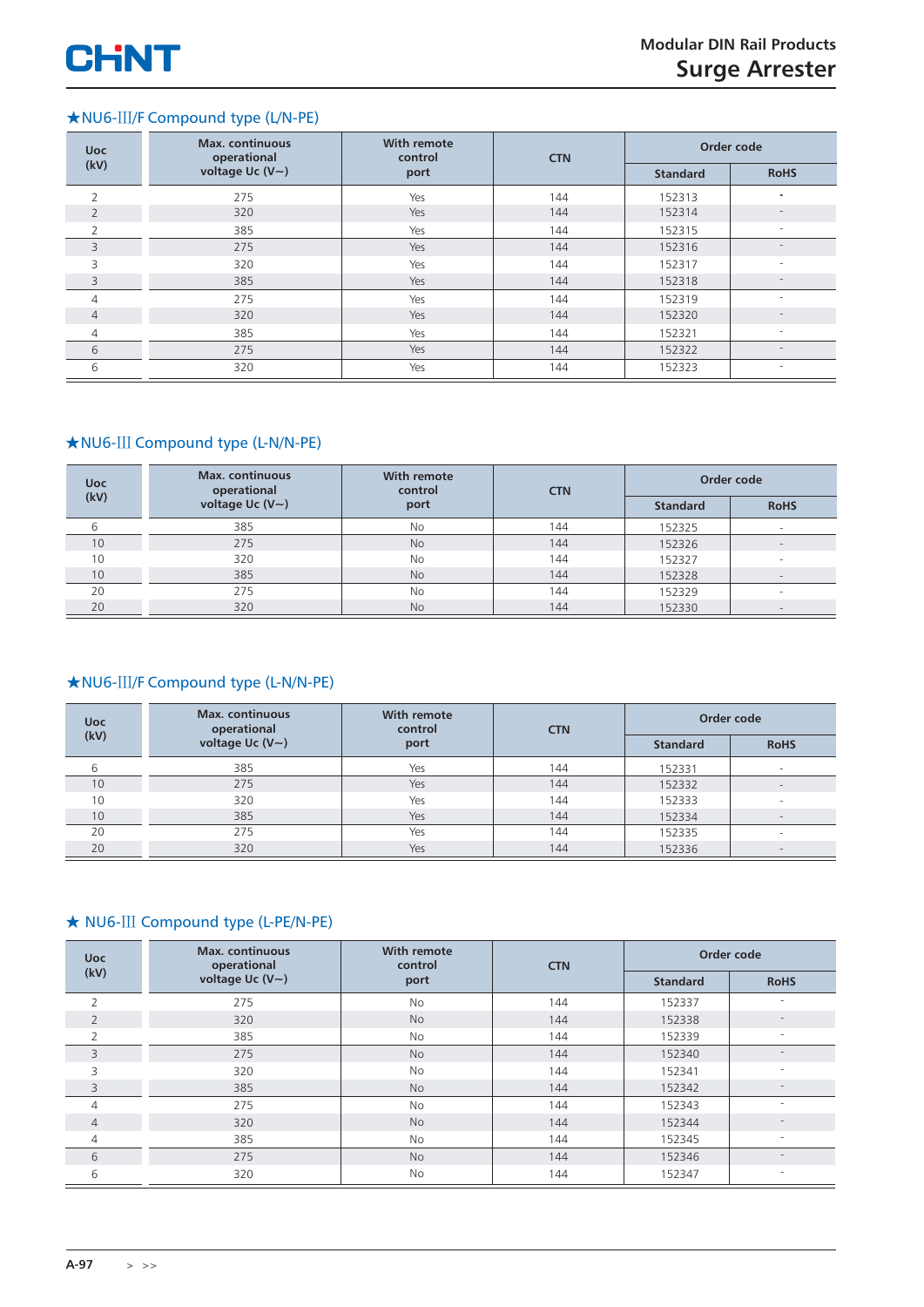

### ★ NU6-Ⅲ/F Compound type (L-PE/N-PE)

| <b>Uoc</b>     | <b>Max.</b> continuous<br><b>With remote</b><br>operational<br>control |      | <b>CTN</b> | Order code      |                          |
|----------------|------------------------------------------------------------------------|------|------------|-----------------|--------------------------|
| (kV)           | voltage Uc (V~)                                                        | port |            | <b>Standard</b> | <b>RoHS</b>              |
| $\overline{2}$ | 275                                                                    | Yes  | 144        | 152349          |                          |
| $\overline{2}$ | 320                                                                    | Yes  | 144        | 152350          | $\qquad \qquad =$        |
| $\overline{2}$ | 385                                                                    | Yes  | 144        | 152351          | $\sim$                   |
| 3              | 275                                                                    | Yes  | 144        | 152352          |                          |
| 3              | 320                                                                    | Yes  | 144        | 152353          |                          |
| 3              | 385                                                                    | Yes  | 144        | 152354          | $\overline{\phantom{a}}$ |
| $\overline{4}$ | 275                                                                    | Yes  | 144        | 152355          | $\overline{\phantom{0}}$ |
| $\overline{4}$ | 320                                                                    | Yes  | 144        | 152356          |                          |
| $\overline{4}$ | 385                                                                    | Yes  | 144        | 152357          | $\overline{\phantom{a}}$ |
| 6              | 275                                                                    | Yes  | 144        | 152358          |                          |
| 6              | 320                                                                    | Yes  | 144        | 152359          | $\overline{\phantom{m}}$ |

## ★NU6-Ⅲ Voltage limit type (L/N-PE)

| <b>Uoc</b>     | <b>Max.</b> continuous<br>operational | With remote<br>control | <b>CTN</b> | Order code      |                          |
|----------------|---------------------------------------|------------------------|------------|-----------------|--------------------------|
| (kV)           | voltage Uc (V~)                       | port                   |            | <b>Standard</b> | <b>RoHS</b>              |
| $\overline{2}$ | 275                                   | No                     | 144        | 152361          |                          |
| $\overline{2}$ | 320                                   | No                     | 144        | 152362          |                          |
| 2              | 385                                   | No                     | 144        | 152363          | $\overline{\phantom{a}}$ |
| 3              | 275                                   | No                     | 144        | 152364          |                          |
| 3              | 320                                   | No                     | 144        | 152365          | $\sim$                   |
| 3              | 385                                   | No                     | 144        | 152366          |                          |
| 4              | 275                                   | No                     | 144        | 152367          | $\overline{\phantom{a}}$ |
| $\overline{4}$ | 320                                   | <b>No</b>              | 144        | 152368          |                          |
| 4              | 385                                   | No                     | 144        | 152369          | $\overline{\phantom{a}}$ |
| 6              | 275                                   | No                     | 144        | 152370          |                          |
| 6              | 320                                   | No.                    | 144        | 152371          | $\overline{\phantom{a}}$ |
| 6              | 385                                   | No                     | 144        | 152372          |                          |
| 10             | 275                                   | No                     | 144        | 152373          | ٠                        |
| 10             | 320                                   | No                     | 144        | 152374          |                          |
| 10             | 385                                   | No                     | 144        | 152375          | $\overline{\phantom{a}}$ |
| 20             | 275                                   | No                     | 144        | 152376          | $\overline{\phantom{a}}$ |
| 20             | 320                                   | No                     | 144        | 152377          | $\overline{\phantom{a}}$ |

### ★NU6-Ⅲ/F Voltage limit type (L/N-PE)

| <b>Uoc</b>     | <b>Max.</b> continuous<br><b>With remote</b><br>operational<br>control<br><b>CTN</b> |      |     | Order code      |                          |
|----------------|--------------------------------------------------------------------------------------|------|-----|-----------------|--------------------------|
| (kV)           | voltage Uc $(V \sim)$                                                                | port |     | <b>Standard</b> | <b>RoHS</b>              |
| $\overline{2}$ | 275                                                                                  | Yes  | 144 | 152378          | $\overline{\phantom{a}}$ |
| $\overline{2}$ | 320                                                                                  | Yes  | 144 | 152379          |                          |
| $\overline{2}$ | 385                                                                                  | Yes  | 144 | 152380          | $\overline{\phantom{a}}$ |
| 3              | 275                                                                                  | Yes  | 144 | 152381          | $\overline{\phantom{a}}$ |
| 3              | 320                                                                                  | Yes  | 144 | 152382          | ٠                        |
| 3              | 385                                                                                  | Yes  | 144 | 152383          | $\overline{\phantom{0}}$ |
| 4              | 275                                                                                  | Yes  | 144 | 152384          |                          |
| $\overline{4}$ | 320                                                                                  | Yes  | 144 | 152385          | $\qquad \qquad -$        |
| 4              | 385                                                                                  | Yes  | 144 | 152386          | $\overline{\phantom{a}}$ |
| 6              | 275                                                                                  | Yes  | 144 | 152387          | $\overline{\phantom{a}}$ |
| 6              | 320                                                                                  | Yes  | 144 | 152388          | ٠                        |
| 6              | 385                                                                                  | Yes  | 144 | 152389          |                          |
| 10             | 275                                                                                  | Yes  | 144 | 152390          | ۰                        |
| 10             | 320                                                                                  | Yes  | 144 | 152391          | $\overline{\phantom{0}}$ |
| 10             | 385                                                                                  | Yes  | 144 | 152392          | $\overline{\phantom{a}}$ |
| 20             | 275                                                                                  | Yes  | 144 | 152393          | $\overline{\phantom{a}}$ |
| 20             | 320                                                                                  | Yes  | 144 | 152394          | $\overline{\phantom{a}}$ |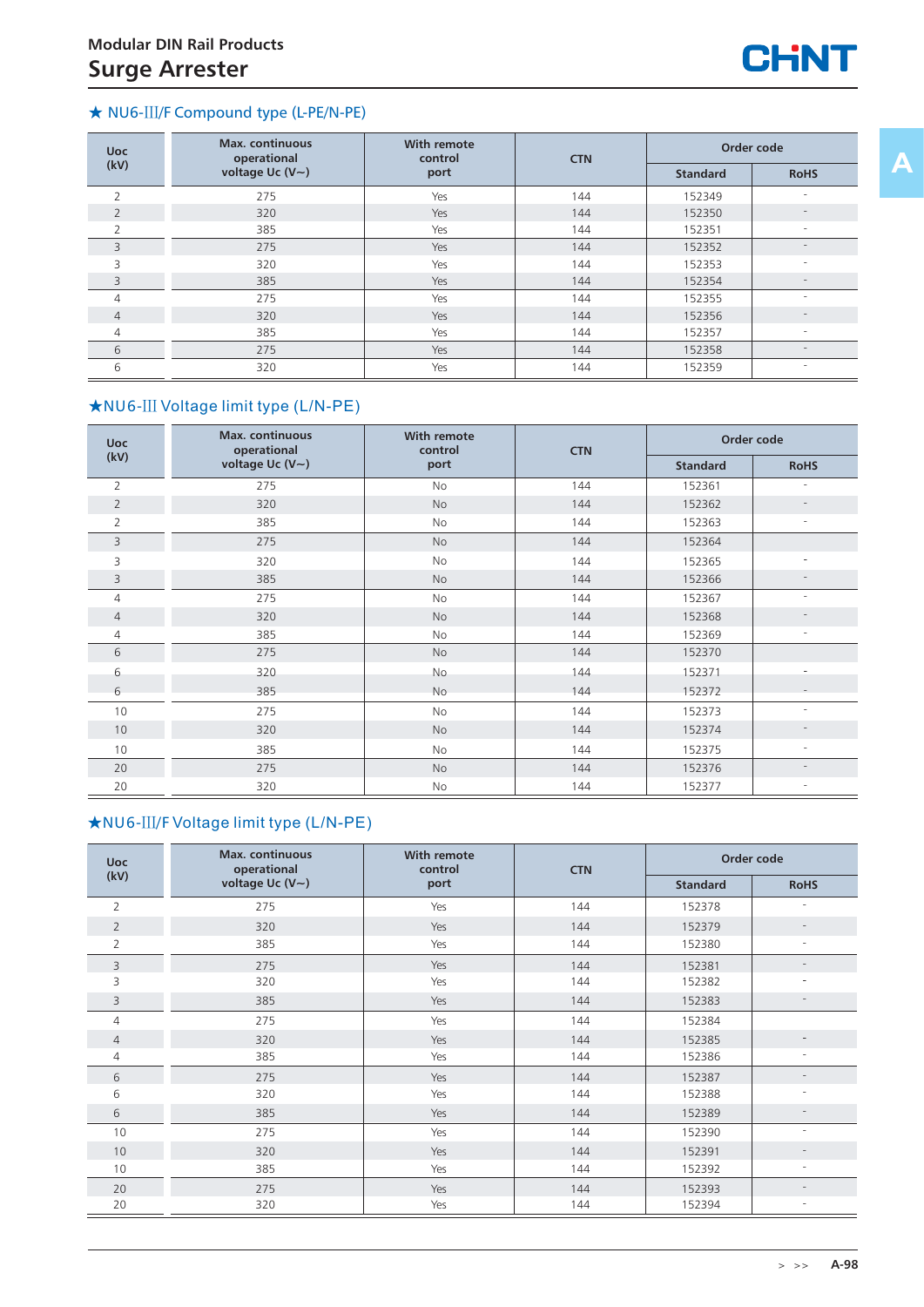## ★NU6-Ⅲ Voltage limit type (L-PE/N-PE)

| <b>Uoc</b>     | <b>Max.</b> continuous<br>operational<br>voltage Uc (V~) | <b>With remote</b><br>control<br>port | <b>CTN</b> | Order code      |                          |
|----------------|----------------------------------------------------------|---------------------------------------|------------|-----------------|--------------------------|
| (kV)           |                                                          |                                       |            | <b>Standard</b> | <b>RoHS</b>              |
| $\overline{2}$ | 275                                                      | No                                    | 144        | 152395          |                          |
| $\overline{2}$ | 320                                                      | <b>No</b>                             | 144        | 152396          | $\overline{\phantom{a}}$ |
| $\overline{2}$ | 385                                                      | No                                    | 144        | 152397          | $\overline{a}$           |
| 3              | 275                                                      | No                                    | 144        | 152398          |                          |
| 3              | 320                                                      | No                                    | 144        | 152399          | $\overline{\phantom{a}}$ |
| 3              | 385                                                      | No                                    | 144        | 152400          |                          |
| 4              | 275                                                      | No                                    | 144        | 152401          |                          |
| $\overline{4}$ | 320                                                      | No                                    | 144        | 152402          | $\overline{\phantom{a}}$ |
| 4              | 385                                                      | No                                    | 144        | 152403          | $\overline{a}$           |
| 6              | 275                                                      | No                                    | 144        | 152404          |                          |
| 6              | 320                                                      | No                                    | 144        | 152405          | $\overline{\phantom{a}}$ |
| 6              | 385                                                      | No                                    | 144        | 152406          |                          |
| 10             | 275                                                      | No                                    | 144        | 152407          | $\overline{a}$           |
| 10             | 320                                                      | <b>No</b>                             | 144        | 152408          | $\overline{\phantom{a}}$ |
| 10             | 385                                                      | No                                    | 144        | 152409          | $\overline{\phantom{a}}$ |
| 20             | 275                                                      | No                                    | 144        | 152410          |                          |
| 20             | 320                                                      | No                                    | 144        | 152411          |                          |

## ★NU6-Ⅲ/F Voltage limit type (L-PE/N-PE)

| <b>Uoc</b>     | <b>Max.</b> continuous               | <b>With remote</b><br>control<br>port | <b>CTN</b> | Order code      |                          |
|----------------|--------------------------------------|---------------------------------------|------------|-----------------|--------------------------|
| (kV)           | operational<br>voltage Uc $(V \sim)$ |                                       |            | <b>Standard</b> | <b>RoHS</b>              |
| $\overline{2}$ | 275                                  | Yes                                   | 144        | 152412          |                          |
| $\overline{2}$ | 320                                  | Yes                                   | 144        | 152413          | $\overline{\phantom{a}}$ |
| $\overline{2}$ | 385                                  | Yes                                   | 144        | 152414          | $\overline{a}$           |
| 3              | 275                                  | Yes                                   | 144        | 152415          |                          |
| 3              | 320                                  | Yes                                   | 144        | 152416          | $\overline{\phantom{a}}$ |
| 3              | 385                                  | Yes                                   | 144        | 152417          |                          |
| $\overline{4}$ | 275                                  | Yes                                   | 144        | 152418          |                          |
| $\overline{4}$ | 320                                  | Yes                                   | 144        | 152419          | $\qquad \qquad -$        |
| 4              | 385                                  | Yes                                   | 144        | 152420          | $\overline{\phantom{a}}$ |
| 6              | 275                                  | Yes                                   | 144        | 152421          | $\overline{\phantom{a}}$ |
| 6              | 320                                  | Yes                                   | 144        | 152422          | ÷                        |
| 6              | 385                                  | Yes                                   | 144        | 152423          |                          |
| 10             | 275                                  | Yes                                   | 144        | 152424          | $\overline{a}$           |
| 10             | 320                                  | Yes                                   | 144        | 152425          |                          |
| 10             | 385                                  | Yes                                   | 144        | 152426          | $\sim$                   |
| 20             | 275                                  | Yes                                   | 144        | 152427          |                          |
| 20             | 320                                  | Yes                                   | 144        | 152428          |                          |